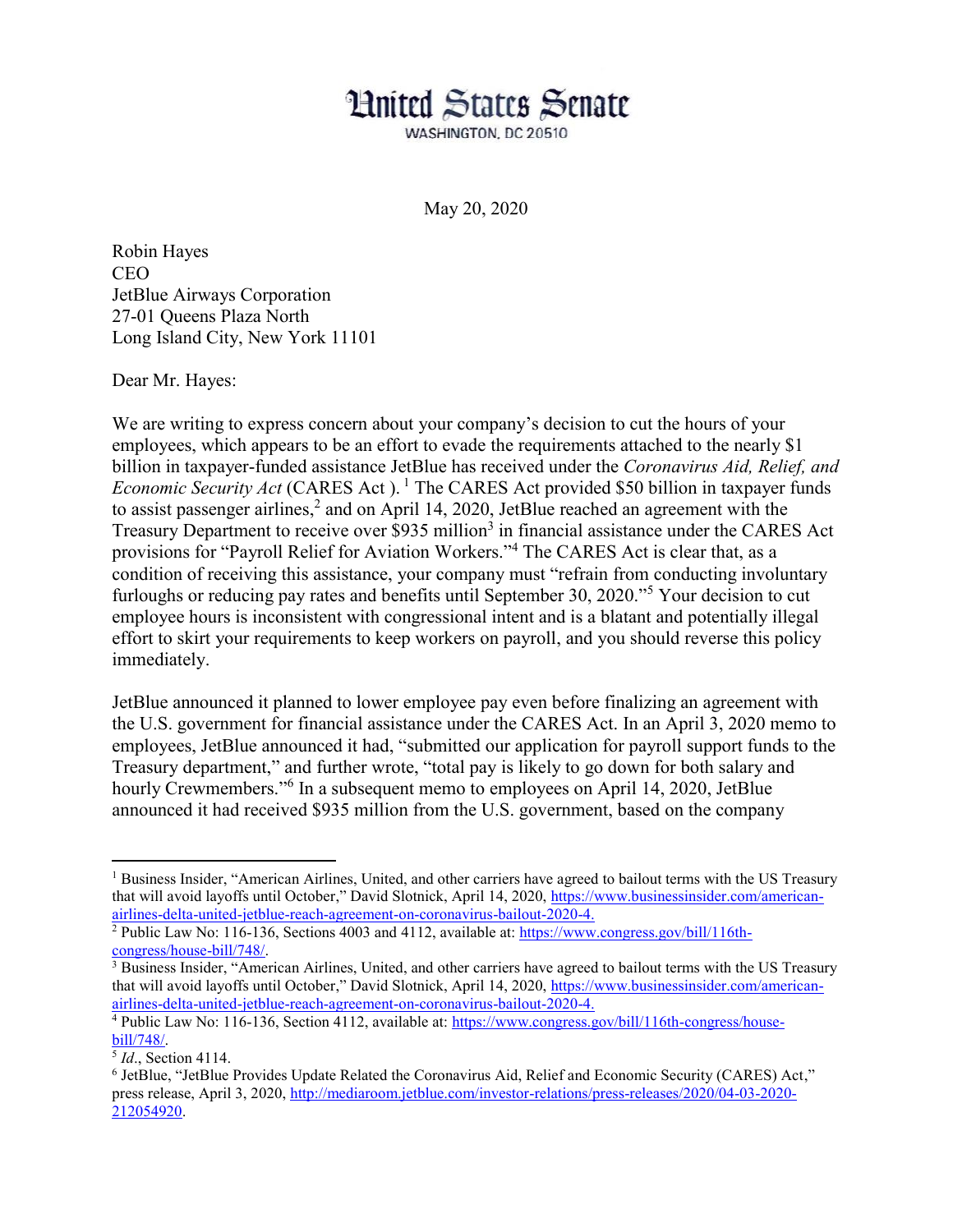payroll from Quarters 2-3 of 2019.<sup>7</sup> In this memo JetBlue informed employees the company was subsequently "in a position to provide some level of pay for everyone using the payroll support funds.<sup> $38$ </sup> This announcement was concerning, as maintaining employees' full level of pay  $-$  not "some" of it - is a clear condition of receiving assistance under the CARES Act. Since receiving funding, JetBlue has cut the hours of mechanics, passenger service agents, and ramp workers.<sup>9</sup>

A spokesperson from your company has stated that these reductions in hours comply with the CARES Act.<sup>10</sup> This view is impossible to reconcile with the clear intent of the law. Section 4114 of the CARES Act is intended to protect workers and maintain their pay and benefits. When it comes down to what's in an employee's paycheck, reducing hours and cutting pay have the same effect: less money for workers to take care of themselves and their families. Congress included this provision to prevent airline employees from suffering a reduction in pay or benefits after airline companies received billions of dollars in taxpayer bailouts - funding which was calculated based on your payroll. But a reduction in pay, via a forced reduction in hours, is exactly what you have imposed.

Your workers supported relief for airlines on the condition that their jobs, pay, and benefits would be protected. On April 23, the International Association of Machinists and Aerospace Workers wrote you a letter opposing your mandatory time off policy, and noting that, "The IAM, along with the all the other AFL-CIO affiliated transportation unions, and Delta JetBlue workers, fought for the federal stimulus to protect airline workers and save the airline industry from the ravages of the novel coronavirus pandemic," but that your company is "using that good faith support of airline workers around the country and at every carrier to [undermine the interest of your own workforces]."<sup>11</sup>

At least one airline receiving CARES Act assistance, United Airlines, has already reversed its decision to reduce the hours of all employees, and instead is allowing employees to volunteer to reduce their hours.<sup>12</sup> You should do the same. And you should not take one penny more of

<sup>&</sup>lt;sup>7</sup> JetBlue, "JetBlue Provides Update Related to the Coronavirus Aid, Relief and Economic Security (CARES) Act [April 14, 2020]," press release, April 14, 2020, http://mediaroom.jetblue.com/investor-relations/pressreleases/2020/04-14-2020-232947996. 8 *Id.*

<sup>&</sup>lt;sup>9</sup> Forbes, "After Win At United, Labor Looks To Change Delta And JetBlue CARES Act Policies," Ted Reed, May 8, 2020, https://www.forbes.com/sites/tedreed/2020/05/08/after-win-at-united-labor-looks-to-change-delta-andjetblue-cares-act-policies/#5e91668f21a7; Information on ramp worker hour reductions based on conversations between the Office of Elizabeth Warren and the International Association of Machinists & Aerospace Workers, AFL-CIO, May 14, 2020.

 $10$  Forbes, "After Win At United, Labor Looks To Change Delta And JetBlue CARES Act Policies," Ted Reed, May 8, 2020, https://www.forbes.com/sites/tedreed/2020/05/08/after-win-at-united-labor-looks-to-change-delta-andjetblue-cares-act-policies/#5e91668f21a7.

<sup>&</sup>lt;sup>11</sup> Letter from IAMAW District Lodge 141 President, Directing General Chairman Michael G. Klemm and President, Directing General Chair David Supplee to Delta CEO Ed Bastian and JetBlue CEO Robin Hayes, April 2020, https://www.goiam.org/wp-content/uploads/2020/04/Letter-CEOs-Hayes-and-Bastian.pdf.

<sup>&</sup>lt;sup>12</sup> CNBC, "United Airlines makes some worker schedule cuts voluntary after outcry, lawsuit from union, Leslie Josephs, May 6, 2020, https://www.cnbc.com/2020/05/06/united-airlines-makes-some-worker-schedule-cutsvoluntary-after-outcry-lawsuit-from-union.html.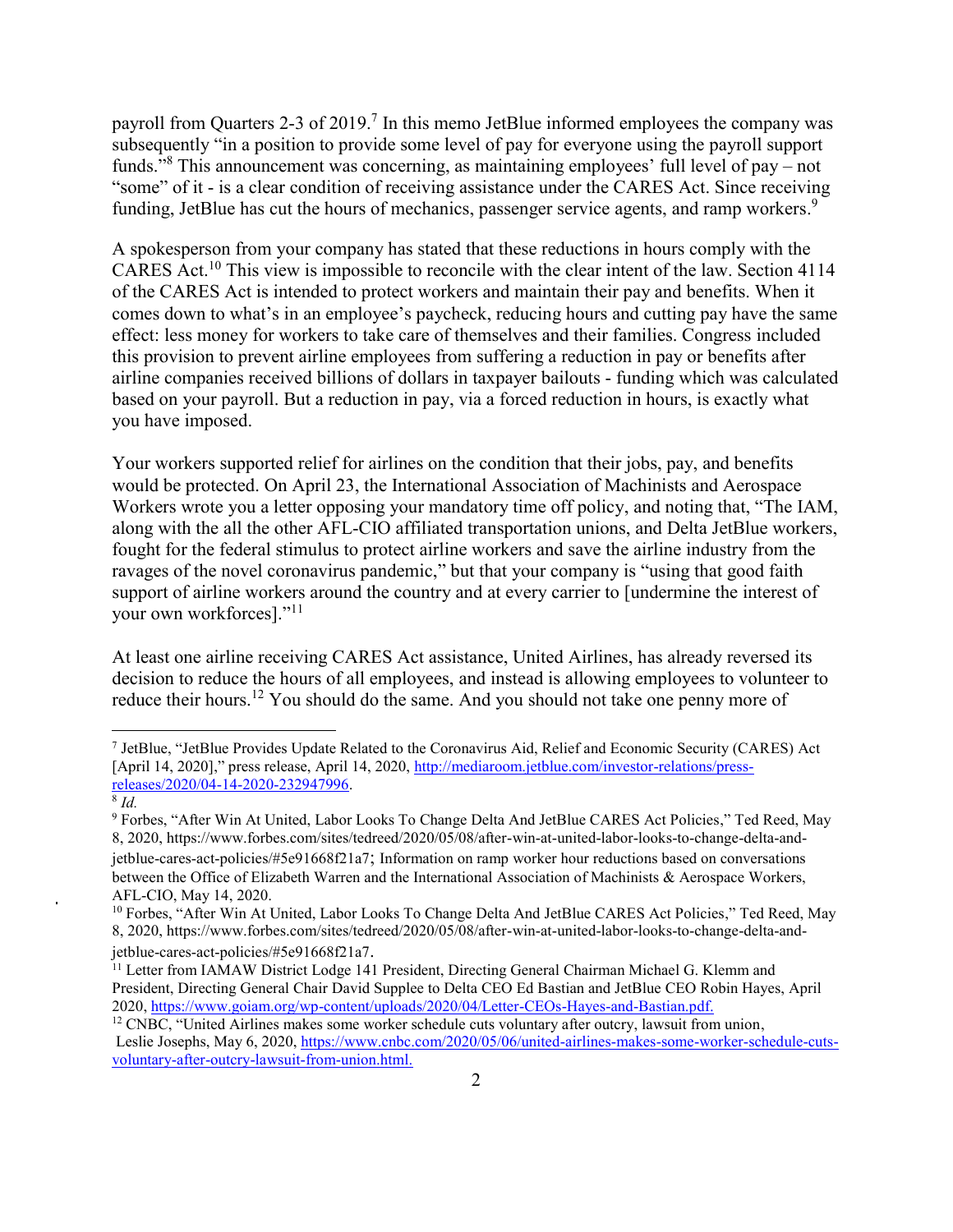bailout funds unless you are prepared to protect your workers' jobs, pay, and benefits, as intended by Congress in the CARES Act.

Your federal financial assistance is conditioned on keeping your promises to workers. We request that you provide answers to the following questions no later than June 3, 2020.

- 1. How many of your workers will be affected by the forced reduction in hours? What is the average weekly salary that they will lose?
- 2. How will you modify your labor policies so they are consistent with the intent of the CARES Act?
- 3. Did your company consult with any workers, or unions representing workers, while developing your policy to cut worker hours? If so, were your actions consistent with the recommendations they provided?
- 4. Moving forward, will your company consult with any workers, or unions representing workers, in developing any future labor policies to ensure that they are consistent with the intent of the CARES Act?
- 5. Did you consult with Secretary Mnuchin or other Treasury officials prior to cutting employee hours?
	- a. Did Treasury officials provide you with guidance that cutting worker hours would be allowable under the terms of the CARES Act? If so, who did you consult with at Treasury, and what guidance did you receive?

Sincerely,

Elizabeth Warren United States Senator

 $\mathcal{L}_\text{max}$  , where  $\mathcal{L}_\text{max}$  , we have the set of  $\mathcal{L}_\text{max}$ 

 $\mathcal{L}_\text{max}$  , where  $\mathcal{L}_\text{max}$  and  $\mathcal{L}_\text{max}$ 

 $\mathcal{L}_\text{max}$  , where  $\mathcal{L}_\text{max}$  , we have the set of  $\mathcal{L}_\text{max}$ 

Edward J. Markey United States Senator

Jack Reed United States Senator

 $\mathcal{L}_\text{max}$  , where  $\mathcal{L}_\text{max}$  , we have the set of  $\mathcal{L}_\text{max}$ 

 $\mathcal{L}_\text{max}$  , where  $\mathcal{L}_\text{max}$  , we have the set of  $\mathcal{L}_\text{max}$ 

 $\mathcal{L}_\text{max}$  , where  $\mathcal{L}_\text{max}$  , we have the set of  $\mathcal{L}_\text{max}$ 

Kirsten Gillibrand United States Senator

Sheldon Whitehouse United States Senator Bernard Sanders United States Senator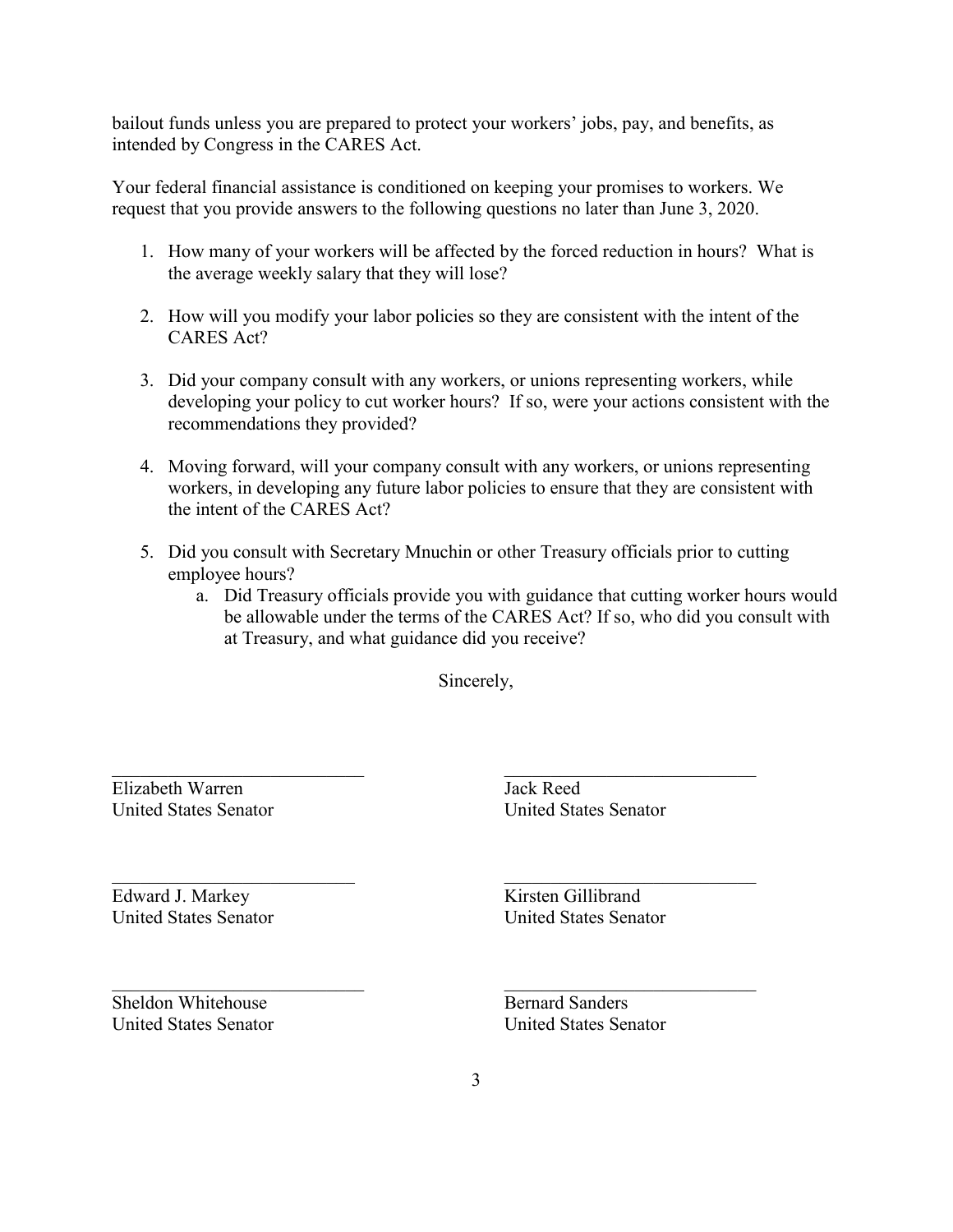Robert Menendez United States Senator

 $\mathcal{L}_\text{max}$ 

 $\mathcal{L}_\text{max}$ 

 $\mathcal{L}_\text{max}$ 

 $\mathcal{L}_\text{max}$ 

Jeffrey A. Merkley United States Senator

 $\mathcal{L}_\text{max}$ 

 $\mathcal{L}_\text{max}$ 

 $\mathcal{L}_\text{max}$ 

Mazie K. Hirono United States Senator Sherrod Brown United States Senator

Brian Schatz United States Senator Ron Wyden United States Senator

Kamala D. Harris United States Senator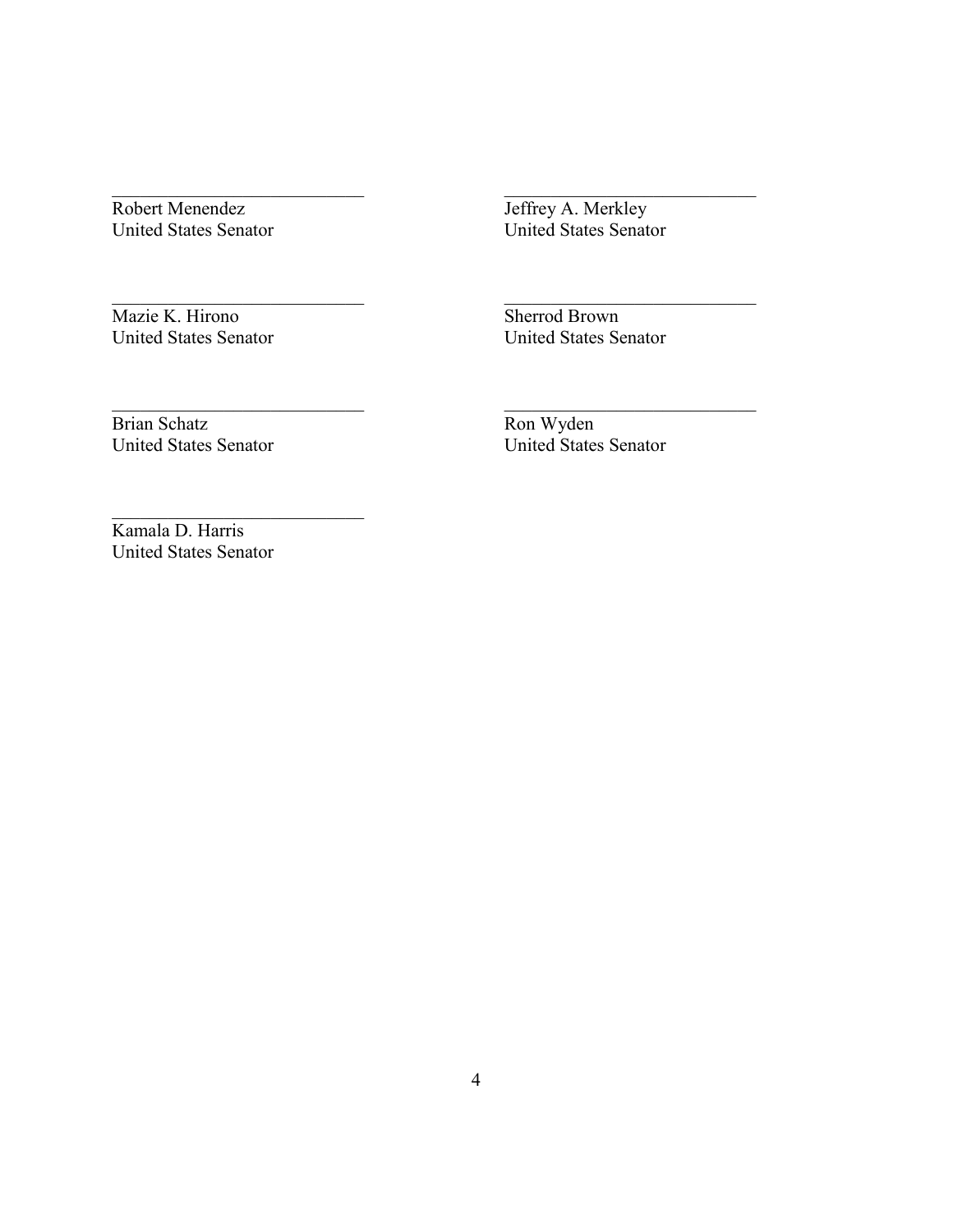## **Hnited States Senate**

WASHINGTON, DC 20510

May 20, 2020

Ed Bastian **CEO** Delta Air Lines, Inc. P.O. Box 20706 Atlanta, GA 30320

Dear Mr. Bastian:

We are writing to express concern about your company's decision to cut the hours of your employees, which appears to be an effort to evade the requirements attached to the more than \$5 billion in taxpayer-funded assistance Delta has received under the *Coronavirus Aid, Relief, and Economic Security Act* (CARES Act). <sup>1</sup> The CARES Act provided \$50 billion in taxpayer funds to assist passenger airlines,<sup>2</sup> and on April 14, 2020, Delta reached an agreement with the Treasury Department to receive \$5.4 billion<sup>3</sup> in financial assistance under the CARES Act provisions for "Payroll Relief for Aviation Workers."<sup>4</sup> The CARES Act is clear that, as a condition of receiving this assistance, your company must "refrain from conducting involuntary furloughs or reducing pay rates and benefits until September 30, 2020."<sup>5</sup> Your decision to cut employee hours is inconsistent with congressional intent and is a blatant and potentially illegal effort to skirt your requirements to keep workers on payroll, and you should reverse this policy immediately.

Delta was reportedly the first airline to cut hours for employees after receiving financial assistance from the CARES Act, and has "cut ground crew hours by as much as 40% without consulting with workers."<sup>6</sup> According to the Association of Flight Attendants-CWA, AFL-CIO:

Delta Air Lines Flight Attendants have asked their management to commit to a minimum number of monthly hours equivalent to the amount delineated in the Flight Attendant contract of Delta's closest industry comparator, but to date Delta

 $\overline{a}$ 

<sup>&</sup>lt;sup>1</sup> Business Insider, "American Airlines, United, and other carriers have agreed to bailout terms with the US Treasury that will avoid layoffs until October," David Slotnick, April 14, 2020, [https://www.businessinsider.com/american](https://www.businessinsider.com/american-airlines-delta-united-jetblue-reach-agreement-on-coronavirus-bailout-2020-4)[airlines-delta-united-jetblue-reach-agreement-on-coronavirus-bailout-2020-4.](https://www.businessinsider.com/american-airlines-delta-united-jetblue-reach-agreement-on-coronavirus-bailout-2020-4)

<sup>2</sup> Public Law No: 116-136, Sections 4003 and 4112, available at: [https://www.congress.gov/bill/116th](https://www.congress.gov/bill/116th-congress/house-bill/748/)[congress/house-bill/748/.](https://www.congress.gov/bill/116th-congress/house-bill/748/) 

<sup>&</sup>lt;sup>3</sup> Business Insider, "American Airlines, United, and other carriers have agreed to bailout terms with the US Treasury that will avoid layoffs until October," David Slotnick, April 14, 2020, [https://www.businessinsider.com/american](https://www.businessinsider.com/american-airlines-delta-united-jetblue-reach-agreement-on-coronavirus-bailout-2020-4)[airlines-delta-united-jetblue-reach-agreement-on-coronavirus-bailout-2020-4.](https://www.businessinsider.com/american-airlines-delta-united-jetblue-reach-agreement-on-coronavirus-bailout-2020-4)

<sup>4</sup> Public Law No: 116-136, Section 4112, available at: [https://www.congress.gov/bill/116th-congress/house](https://www.congress.gov/bill/116th-congress/house-bill/748/)[bill/748/.](https://www.congress.gov/bill/116th-congress/house-bill/748/)

<sup>5</sup> *Id*., Section 4114.

<sup>6</sup> Forbes, "After Win at United, Labor Looks to Change Delta and JetBlue CARES Act Policies," Ted Reed, May 8, 2020, [https://www.forbes.com/sites/tedreed/2020/05/08/after-win-at-united-labor-looks-to-change-delta-and-jetblue](https://www.forbes.com/sites/tedreed/2020/05/08/after-win-at-united-labor-looks-to-change-delta-and-jetblue-cares-act-policies/#3264cc5121a7)[cares-act-policies/#3264cc5121a7.](https://www.forbes.com/sites/tedreed/2020/05/08/after-win-at-united-labor-looks-to-change-delta-and-jetblue-cares-act-policies/#3264cc5121a7)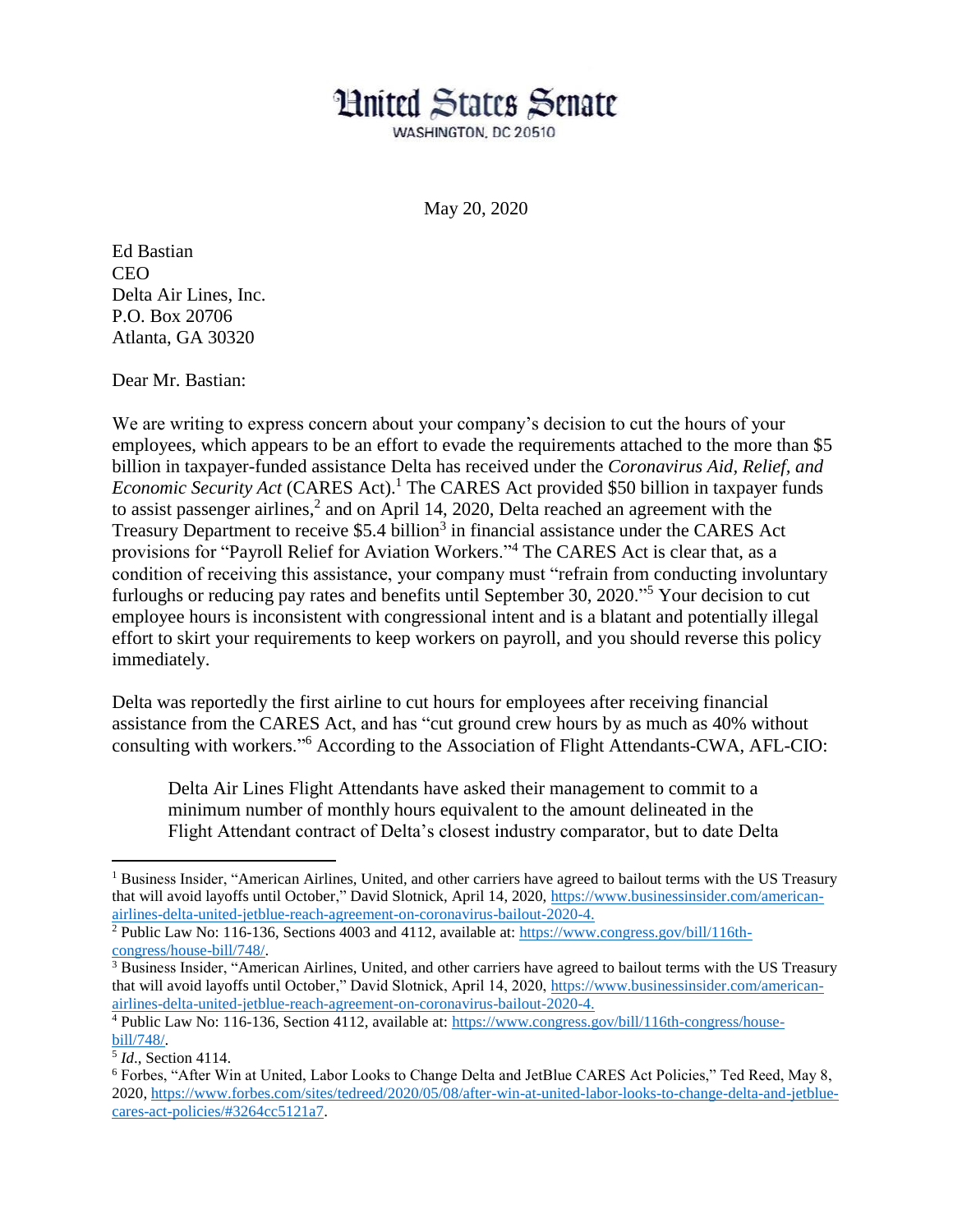management has refused to do so, making clear its plans to slash Flight Attendant hours and benefits below established industry minimum standards as well.<sup>7</sup>

A spokesperson from your company has stated that these reductions in hours comply with the CARES Act. <sup>8</sup> This view is impossible to reconcile with the clear intent of the law. Section 4114 of the CARES Act is intended to protect workers and maintain their pay and benefits. When it comes down to what's in an employee's paycheck, reducing hours and cutting pay have the same effect: less money for workers to take care of themselves and their families. Congress included this provision to prevent airline employees from suffering a reduction in pay or benefits after airline companies received billions of dollars in taxpayer bailouts - funding which was calculated based on your payroll. But a reduction in pay, via a forced reduction in hours, is exactly what you have imposed.

Your workers supported relief for airlines on the condition that their jobs, pay, and benefits would be protected. On April 23, the International Association of Machinists and Aerospace Workers wrote you a letter opposing your mandatory time off policy, and noting that, "The IAM, along with the all the other AFL-CIO affiliated transportation unions, and Delta JetBlue workers, fought for the federal stimulus to protect airline workers and save the airline industry from the ravages of the novel coronavirus pandemic," but that your company is "using that good faith support of airline workers around the country and at every carrier to [undermine the interest of your own workforces]." 9

At least one airline receiving CARES Act assistance, United Airlines, has already reversed its decision to reduce the hours of all employees, and instead is allowing employees to volunteer to reduce their hours.<sup>10</sup> You should do the same, and not take one penny more of bailout funds unless you are prepared to protect your workers' jobs, pay, and benefits, as intended by Congress in the CARES Act.

Your federal financial assistance is conditioned on keeping your promises to workers. We request that you provide answers to the following questions no later than June 3, 2020.

1. How many of your workers will be affected by the forced reduction in hours? What is the average weekly salary that they will lose?

 $\overline{a}$ 

<sup>7</sup> Letter from Association of Flight Attendants-CWA, AFL-CIO International President Sara Nelson to Senators Roger Wicker and Maria Cantwell, May 6, 2020,

[https://www.afacwa.org/afa\\_letter\\_commerce\\_may622020\\_hours\\_caresact.](https://www.afacwa.org/afa_letter_commerce_may622020_hours_caresact)

<sup>8</sup> Forbes, "After Win At United, Labor Looks To Change Delta And JetBlue CARES Act Policies," Ted Reed, May 8, 2020, [https://www.forbes.com/sites/tedreed/2020/05/08/after-win-at-united-labor-looks-to-change-delta-and](https://www.forbes.com/sites/tedreed/2020/05/08/after-win-at-united-labor-looks-to-change-delta-and-jetblue-cares-act-policies/#5e91668f21a7)[jetblue-cares-act-policies/#5e91668f21a7](https://www.forbes.com/sites/tedreed/2020/05/08/after-win-at-united-labor-looks-to-change-delta-and-jetblue-cares-act-policies/#5e91668f21a7).

<sup>9</sup> Letter from IAMAW District Lodge 141 President, Directing General Chairman Michael G. Klemm and President, Directing General Chair David Supplee to Delta CEO Ed Bastian and JetBlue CEO Robin Hayes, April 2020, [https://www.goiam.org/wp-content/uploads/2020/04/Letter-CEOs-Hayes-and-Bastian.pdf.](https://www.goiam.org/wp-content/uploads/2020/04/Letter-CEOs-Hayes-and-Bastian.pdf)

<sup>&</sup>lt;sup>10</sup> CNBC, "United Airlines makes some worker schedule cuts voluntary after outcry, lawsuit from union, Leslie Josephs, May 6, 2020, [https://www.cnbc.com/2020/05/06/united-airlines-makes-some-worker-schedule-cuts](https://www.cnbc.com/2020/05/06/united-airlines-makes-some-worker-schedule-cuts-voluntary-after-outcry-lawsuit-from-union.html)[voluntary-after-outcry-lawsuit-from-union.html.](https://www.cnbc.com/2020/05/06/united-airlines-makes-some-worker-schedule-cuts-voluntary-after-outcry-lawsuit-from-union.html)